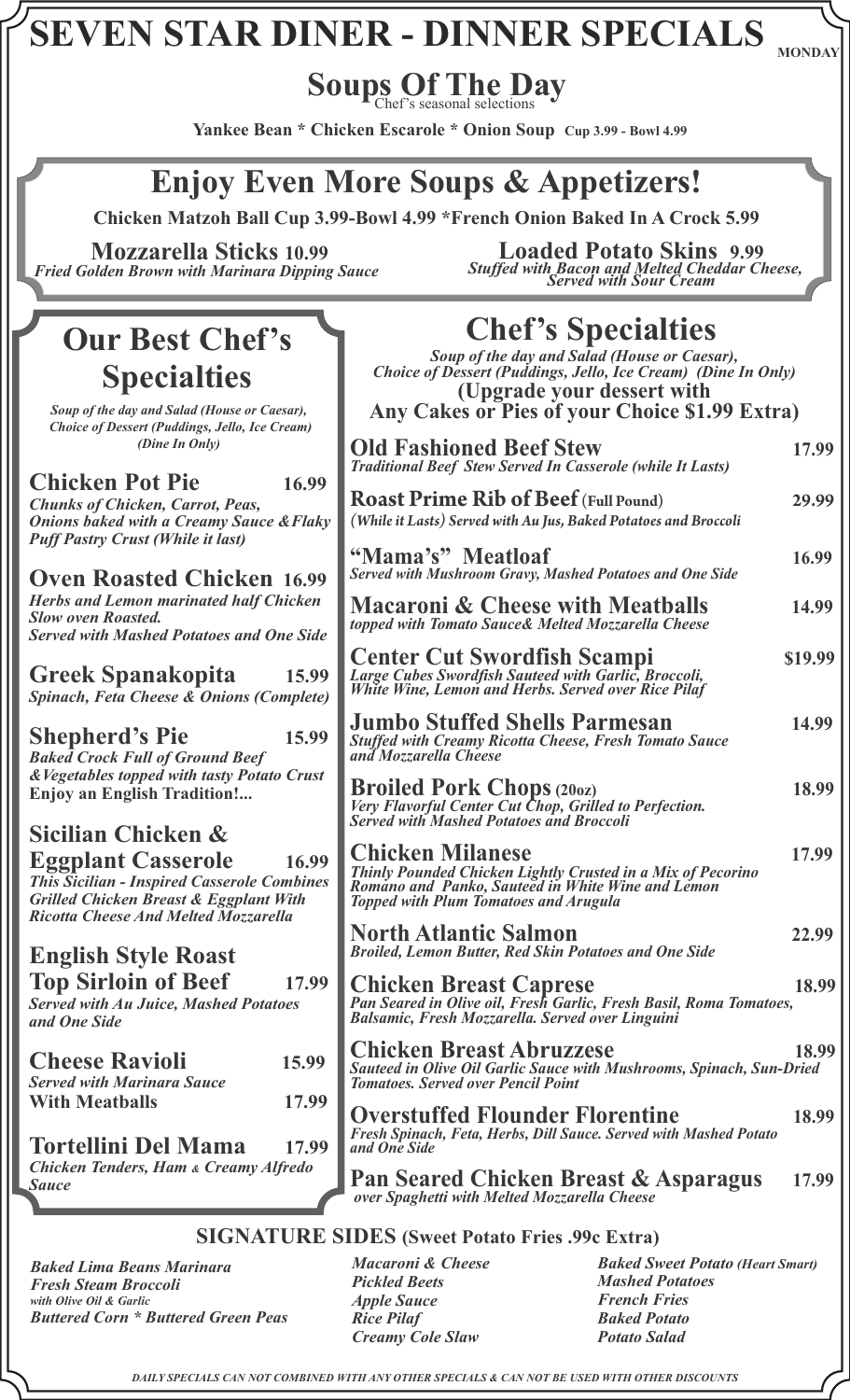#### **MONDAY SEVEN STAR DINER - LUNCH SPECIALS**

#### **Soups Of The Day** Chef's seasonal selections

**Yankee Bean \* Chicken Escarole \* Onion Soup Cup 3.99 - Bowl 4.99**

## **Enjoy Even More Soups & Appetizers!**

 **Chicken Matzoh Ball Cup 3.99-Bowl 4.99 \*French Onion Baked In A Crock 5.99**

**Mozzarella Sticks 10.99** *Fried Golden Brown with Marinara Dipping Sauce*

#### **Loaded Potato Skins 9.99** *Stuffed with Bacon and Melted Cheddar Cheese, Served with Sour Cream*

| <b>Lunch Favorites</b>                                                                                                                                              | <b>Chef's Specialties</b>                                                                                                                                                                            |       |
|---------------------------------------------------------------------------------------------------------------------------------------------------------------------|------------------------------------------------------------------------------------------------------------------------------------------------------------------------------------------------------|-------|
| Soup of the day and Salad (House or Caesar),<br><b>Choice of Dessert (Puddings, Jello, Ice Cream)</b><br><b>Hot Coffee or Hot Tea (Dine In Only)</b>                | Soup of the day and Salad (House or Caesar),<br>Choice of Dessert (Puddings, Jello, Ice Cream) Hot Coffee or Hot Tea<br>(Upgrade your dessert with<br>Any Cakes or Pies of your Choice \$1.99 Extra) |       |
| <b>Chicken Pot Pie</b><br>15.99                                                                                                                                     | (Dine In Only)                                                                                                                                                                                       |       |
| <b>Chunks of Chicken, Carrot, Peas,</b><br><b>Onions baked with a Creamy Sauce &amp; Flaky</b><br><b>Puff Pastry Crust (While it last)</b>                          | <b>Old Fashioned Beef Stew</b><br><b>Traditional Beef Stew Served in Casserole (While it lasts)</b>                                                                                                  | 15.99 |
| <b>Oven Roasted Chicken 15.99</b><br><b>Herbs and Lemon marinated half Chicken</b><br><b>Slow oven Roasted. Served with Mashed</b><br><b>Potatoes and One Sides</b> | <b>Jumbo Stuffed Shells Parmesan</b><br><b>Stuffed with Creamy Ricotta Cheese, Fresh Tomato Sauce</b><br>and Mozzarella Cheese                                                                       | 14.99 |
| <b>Greek Spanakopita</b><br>14.99<br><b>Spinach, Feta Cheese &amp; Onions (Complete)</b>                                                                            | <b>Two Broiled Pork Chops (140z)</b><br>Very Flavorful Center Cut Chop, Grilled to Perfection.<br><b>Served with Mashed Potatoes and Broccoli</b>                                                    | 17.99 |
| <b>Shepherd's Pie</b><br>14.99<br><b>Baked Crock Full of Ground Beef</b>                                                                                            | <b>Chicken Milanese</b>                                                                                                                                                                              | 14.99 |
| & Vegetables topped with tasty Potato Crust<br><b>Enjoy an English Tradition!</b>                                                                                   | Thinly Pounded Chicken Lightly Crusted in a Mix of Pecorino Romano and                                                                                                                               |       |
| "Mama's" Meatloaf<br>15.99                                                                                                                                          | Panko, Sauteed in White Wine and Lemon Topped with Plum Tomatoes and<br>Arugula                                                                                                                      |       |
| <b>Served with Mushroom Gravy,</b>                                                                                                                                  |                                                                                                                                                                                                      |       |
| <b>Mashed Potatoes and One Side</b>                                                                                                                                 | <b>Macaroni &amp; Cheese with Meatballs</b><br>topped with Tomato Sauce& Melted Mozzarella Cheese                                                                                                    | 13.99 |
| <b>Cheese Ravioli</b><br>14.99<br><b>Served with Marinara Sauce</b>                                                                                                 |                                                                                                                                                                                                      |       |
| 16.99<br><b>With Meatballs</b>                                                                                                                                      | <b>English Style Roast Top Sirloin of Beef</b><br><b>Served with Au Juice, Mashed Potatoes and One Sides</b>                                                                                         | 15.99 |
| Deli Sandwiches S14.99                                                                                                                                              | <b>Sauteed Greek Style Chicken Breast</b><br>over Rice and One Side                                                                                                                                  | 15.99 |
|                                                                                                                                                                     |                                                                                                                                                                                                      |       |
| <b>Choice of Dessert (Puddings, Jello, Ice Cream)</b><br>& Hot Coffee or Hot Tea<br>(Dine In Only) Your Choice of Bread                                             | <b>Fried or Broiled Filet Of Flounder</b><br><b>Served with Mashed Potatoes and One Sides</b>                                                                                                        | 17.99 |
| <b>Slow Roasted Roast Beef,</b>                                                                                                                                     | <b>Strawberry Fields Spinach Salad</b>                                                                                                                                                               | 14.99 |
| <b>Turkey Breast,</b>                                                                                                                                               | Fresh Leaf Spinach, Walnuts, Crumbled Blue Cheese and                                                                                                                                                |       |
| Virginia Ham,                                                                                                                                                       | <b>Fresh Strawberries tossed with Our Balsamic Vinaigrette</b>                                                                                                                                       |       |
| <b>Authentic Italian Meatballs</b>                                                                                                                                  | <b>Selection of Lunch Sized Salads 12.99</b>                                                                                                                                                         |       |
| <b>Grilled Italian Sausage,</b>                                                                                                                                     | Soup of the day, Choice of Dessert (Puddings, Jello, Ice Cream)<br>& Hot Coffee or Hot Tea (Dine In Only)                                                                                            |       |
| <b>House-made Chicken Salad,</b>                                                                                                                                    | <b>Chop Chop Greek, Caesar or House Salad</b>                                                                                                                                                        |       |
| <b>Albacore Tuna Salad,</b>                                                                                                                                         | ADD-ONS: Grilled Chicken 3.99 - Grilled Steak 5.99                                                                                                                                                   |       |
| <b>Gulf Large Shrimp Salad</b>                                                                                                                                      | Grilled Shrimp 5.99 - Grilled Salmon 5.99                                                                                                                                                            |       |
|                                                                                                                                                                     | <b>SIGNATURE SIDES (Sweet Potato Fries .99c Extra)</b>                                                                                                                                               |       |

*Baked Lima Beans Marinara Fresh Steam Broccoli with Olive Oil & Garlic Buttered Corn \*Buttered Green Peas*

*Macaroni & Cheese Pickled Beets Apple Sauce Rice Pilaf Creamy Cole Slaw*

 *Baked Sweet Potato (Heart Smart) Mashed Potatoes French Fries Baked Potato Potato Salad*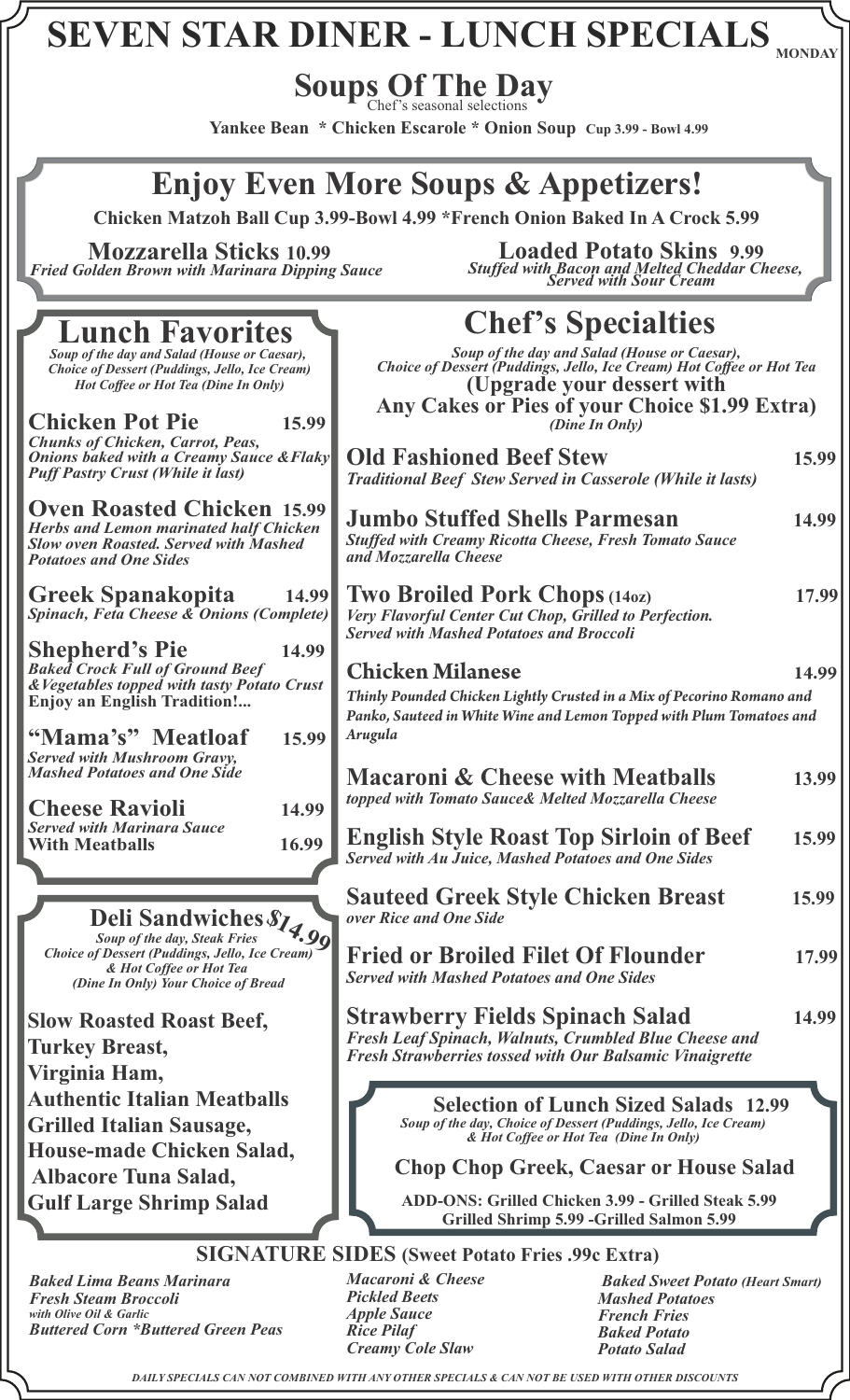**TUESDAY**

#### **Soups Of The Day** Chef's seasonal selections

**Lentil Soup \* Chicken Noodle \* Onion Soup Cup 3.99 - Bowl 4.99**

### **Enjoy Even More Soups & Appetizers!**

 **Chicken Matzoh Ball Cup 3.99-Bowl 4.99 \*French Onion Baked In A Crock 5.99**

 **Buffalo Wings (8) 14.99** *Mild or Hot, Served with Carrot, Celery Sticks and Bleu Cheese Dipping Sauce*

### **Our Best Chef's Specialties**

*Soup of the day and Salad (House or Caesar), Choice of Dessert (Puddings, Jello, Ice Cream) (Dine In Only)*

#### **Chicken Pot Pie** 16. *Chunks of Chicken, Carrot, Peas, Onions baked with a Creamy Sauce &Flaky Puff Pastry Crust (While it last)*

**Oven Roasted Chicken** 16.9 *Herbs and Lemon marinated half Chicken Slow oven Roasted.*  **Served with Mashed Potatoes and One Side** 

**Greek Spanakopita 15.99 Spinach, Feta Cheese & Onions (Complete)** 

**Shepherd's Pie 15** *Baked Crock Full of Ground Beef*   $\&V$ egetables topped with tasty Potato Cru **Enjoy an English Tradition!...**

**Sicilian Chicken & Eggplant Casserole This Sicilian - Inspired Casserole Combing** *Grilled Chicken Breast & Eggplant With Ricotta Cheese And Melted Mozzarella*

#### **English Style Roast Top Sirloin of Beef 17** *Served with Au Juice, Mashed Potatoes*

*and One Side* 

| <b>Cheese Ravioli</b>             | 15.99 |
|-----------------------------------|-------|
| <b>Served with Marinara Sauce</b> |       |
| <b>With Meathalls</b>             | 17.99 |

**Tortellini Del Mama 17.99** *Chicken Tenders, Ham & Creamy Alfredo Sauce* 

**Loaded Potato Skins 9.99** *Stuffed with Bacon and Melted Cheddar Cheese, Served with Sour Cream*

# **Chef's Specialties**

*Soup of the day and Salad (House or Caesar), Choice of Dessert (Puddings, Jello, Ice Cream) (Dine In Only)* **(Upgrade your dessert with Any Cakes or Pies of your Choice \$1.99 Extra)**

| ,                       |                                                                                                                                                                                             |         |
|-------------------------|---------------------------------------------------------------------------------------------------------------------------------------------------------------------------------------------|---------|
|                         | <b>Baked Stuffed Green Bell Peppers</b> 16.99<br>Ground Beef, Rice, Herbs & Baked to Perfection with Sauce (While it lasts)                                                                 | 16.99   |
| 99<br>aky               | <b>Roast Prime Rib of Beef (Full Pound)</b><br>(While it Lasts) Served with Au Jus, Baked Potatoes and Broccoli                                                                             | 29.99   |
| 99                      | "Mama's" Meatloaf<br><b>Served with Mushroom Gravy, Mashed Potatoes and One Side</b>                                                                                                        | 16.99   |
| 2n<br>ide               | <b>Center Cut Swordfish Scampi</b><br>Large Cubes Swordfish Sauteed with Garlic, Broccoli,<br>White Wine, Lemon and Herbs. Served over Rice Pilaf                                           | \$19.99 |
| .99<br>ete)             | <b>Jumbo Stuffed Shells Parmesan</b><br><b>Stuffed with Creamy Ricotta Cheese, Fresh Tomato Sauce</b><br>and Mozzarella Cheese                                                              | 14.99   |
| .99<br>ist              | <b>Broiled Pork Chops (2007)</b><br><i>Very Flavorful Center Cut Chop, Grilled to Perfection.</i><br><i>Served with Mashed Potatoes and Broccoli</i>                                        | 18.99   |
|                         | <b>Chicken Milanese</b><br>Thinly Pounded Chicken Lightly Crusted in a Mix of Pecorino<br>Romano and Panko, Sauteed in White Wine and Lemon<br><b>Topped with Plum Tomatoes and Arugula</b> | 17.99   |
| .99<br>nes              | <b>North Atlantic Salmon</b><br><b>Broiled, Lemon Butter, Red Skin Potatoes and One Side</b>                                                                                                | 22.99   |
|                         | <b>Chicken Breast Caprese</b><br>Pan Seared in Olive oil, Fresh Garlic, Fresh Basil, Roma Tomatoes,<br><b>Balsamic, Fresh Mozzarella. Served over Linguini</b>                              | 18.99   |
| .99                     | <b>Chicken Breast Abruzzese</b><br>Sauteed in Olive Oil Garlic Sauce with Mushrooms, Spinach, Sun-Dried<br><b>Tomatoes. Served over Pencil Point</b>                                        | 18.99   |
| ,99                     | <b>Macaroni &amp; Cheese with Meatballs</b><br>topped with Tomato Sauce& Melted Mozzarella Cheese                                                                                           | 14.99   |
| .99<br>.99              | <b>Overstuffed Flounder Florentine</b><br>Fresh Spinach, Feta, Herbs, Dill Sauce. Served with Mashed Potato<br>and One Side                                                                 | 18.99   |
| $\overline{\mathbf{z}}$ | <b>Pan Seared Chicken Breast &amp; Asparagus</b><br>over Spaghetti with Melted Mozzarella Cheese                                                                                            | 17.99   |
|                         |                                                                                                                                                                                             |         |

#### **SIGNATURE SIDES (Sweet Potato Fries .99c Extra)**

*Green Beans Marinara Fresh Steam Broccoli with Olive Oil & Garlic Buttered Corn \* Buttered Green Peas* 

*Macaroni & Cheese Pickled Beets Apple Sauce Rice Pilaf Creamy Cole Slaw*

*Baked Sweet Potato (Heart Smart) Mashed Potatoes French Fries Baked Potato Potato Salad*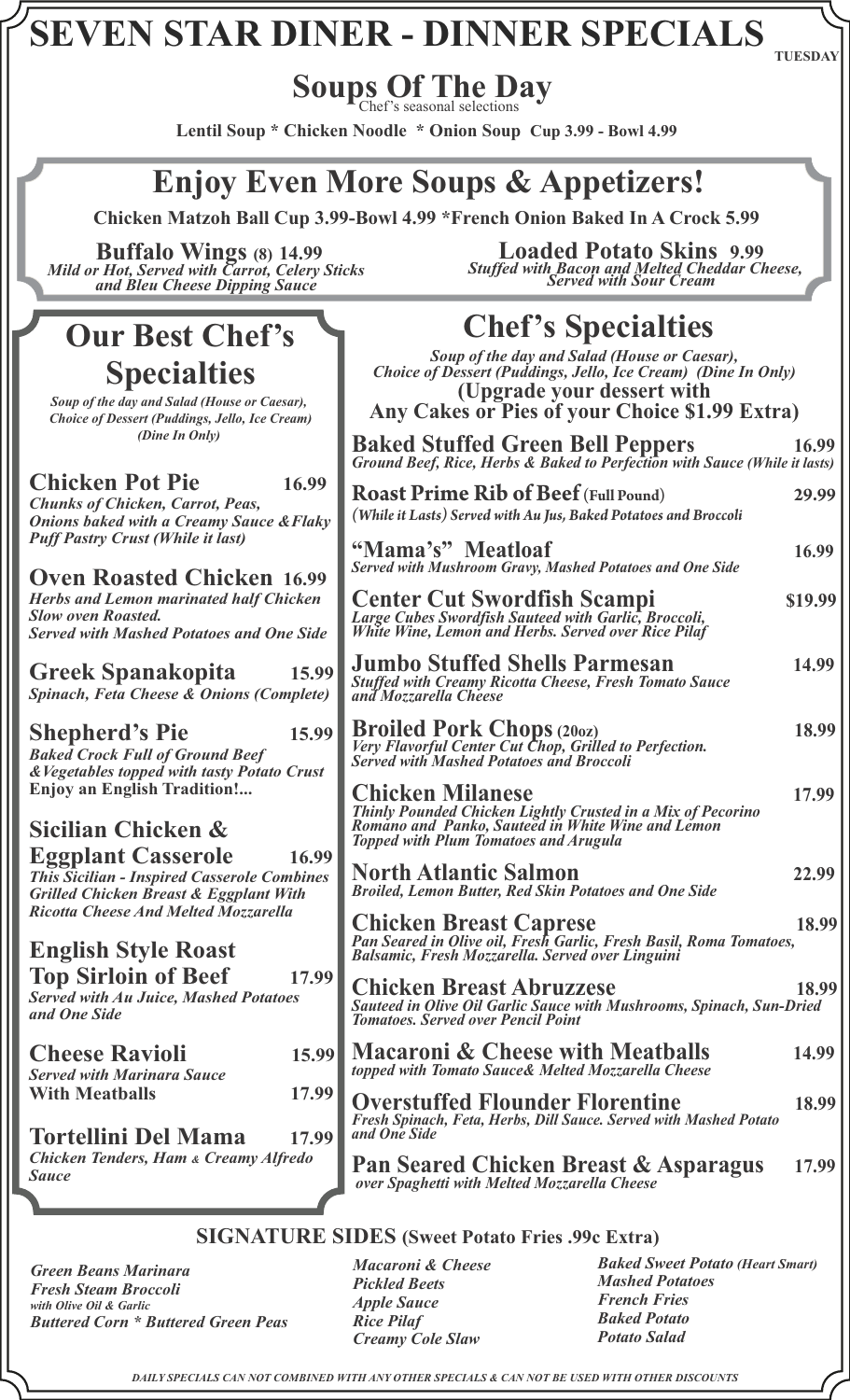#### **TUESDAY SEVEN STAR DINER - LUNCH SPECIALS**

## **Soups Of The Day**

Chef's seasonal selections

**Lentil Soup \* Chicken Noodle \* Onion Soup Cup 3.99 - Bowl 4.99**

### **Enjoy Even More Soups & Appetizers!**

 **Chicken Matzoh Ball Cup 3.99-Bowl 4.99 \*French Onion Baked In A Crock 5.99**

 **Buffalo Wings (8) 14.99** *Mild or Hot, Served with Carrot, Celery Sticks and Bleu Cheese Dipping Sauce*

**Loaded Potato Skins 9.99** *Stuffed with Bacon and Melted Cheddar Cheese, Served with Sour Cream*

#### **Baked Stuffed Green Bell Peppers 15.99** *and Mozzarella Cheese Served with Mashed Potatoes and Broccoli*  **Chicken Milanese 14.99** *Arugula over Rice and One Side Served with Mashed Potatoes and One Sides*  **Chop Chop Greek, Caesar or House Salad Lunch Favorites Veggie Burger** *Our Great tasting, Vegetarian alternative that still packs all of the real Burger flavor. Topped Grilled Onions, Mushrooms and Chipotle Mayo* **Turkey Burger (8 oz)** *Pure ground Turkey white meat. Served with Lettuce, Tomato, Onions* **Basic Burger (10 oz)** *Certified Angus Beef at its best.* **Burger Festival** *Soup of the day, Steak Fries Choice of Dessert (Puddings, Jello, Ice Cream) & Hot Coffee or Hot Tea (Dine In Only)* **\$14.99** *Soup of the day and Salad (House or Caesar), Choice of Dessert (Puddings, Jello, Ice Cream) Hot Coffee or Hot Tea (Dine In Only)* **Chicken Pot Pie 15.99** *Chunks of Chicken, Carrot, Peas, Onions baked with a Creamy Sauce &Flaky Puff Pastry Crust (While it last)* **Oven Roasted Chicken 15.99** *Herbs and Lemon marinated half Chicken Slow oven Roasted. Served with Mashed Potatoes and One Sides* **Greek Spanakopita 14.99** *Spinach, Feta Cheese & Onions (Complete)* **Shepherd's Pie 14.99** *Baked Crock Full of Ground Beef &Vegetables topped with tasty Potato Crust* **Enjoy an English Tradition!... "Mama's" Meatloaf 15.99** *Served with Mushroom Gravy, Mashed Potatoes and One Side* **Cheese Ravioli 14.99** *Served with Marinara Sauce* With Meatballs 16.99 *(Dine In Only)*

**ADD-ONS: Grilled Chicken 3.99 - Grilled Steak 5.99 Grilled Shrimp 5.99 -Grilled Salmon 5.99**

### **SIGNATURE SIDES (Sweet Potato Fries .99c Extra)**

*Green Beans Marinara Fresh Steam Broccoli with Olive Oil & Garlic Buttered Corn \* Buttered Green Peas* 

*Served with Lettuce, Tomato, Onions*

*Macaroni & Cheese Pickled Beets Apple Sauce Rice Pilaf* 

*Baked Sweet Potato (Heart Smart) Mashed Potatoes French Fries Baked Potato*

*Potato Salad Creamy Cole Slaw*

*DAILY SPECIALS CAN NOT COMBINED WITH ANY OTHER SPECIALS & CAN NOT BE USED WITH OTHER DISCOUNTS*

# **Chef's Specialties**

*Soup of the day and Salad (House or Caesar), Choice of Dessert (Puddings, Jello, Ice Cream) Hot Coffee or Hot Tea*  **(Upgrade your dessert with Any Cakes or Pies of your Choice \$1.99 Extra)**

*Ground Beef, Rice, Herbs & Baked to Perfection with Sauce Served with Mashed Potatoes and One Side (While it lasts)*

**Jumbo Stuffed Shells Parmesan****14.99** *Stuffed with Creamy Ricotta Cheese, Fresh Tomato Sauce* 

**Two Broiled Pork Chops (14oz) 17.99** *Very Flavorful Center Cut Chop, Grilled to Perfection.*

*Thinly Pounded Chicken Lightly Crusted in a Mix of Pecorino Romano and Panko, Sauteed in White Wine and Lemon Topped with Plum Tomatoes and*

| <b>Macaroni &amp; Cheese with Meatballs</b>        | 13.99 |
|----------------------------------------------------|-------|
| topped with Tomato Sauce& Melted Mozzarella Cheese |       |

**English Style Roast Top Sirloin of Beef 15.99** *Served with Au Juice, Mashed Potatoes and One Sides*

**Sauteed Greek Style Chicken Breast 15.99**

**Fried or Broiled Filet Of Flounder 17.99**

**Strawberry Fields Spinach Salad 14.99** *Fresh Leaf Spinach, Walnuts, Crumbled Blue Cheese and Fresh Strawberries tossed with Our Balsamic Vinaigrette*

> **12.99 Selection of Lunch Sized Salads**  *Soup of the day, Choice of Dessert (Puddings, Jello, Ice Cream) & Hot Coffee or Hot Tea (Dine In Only)*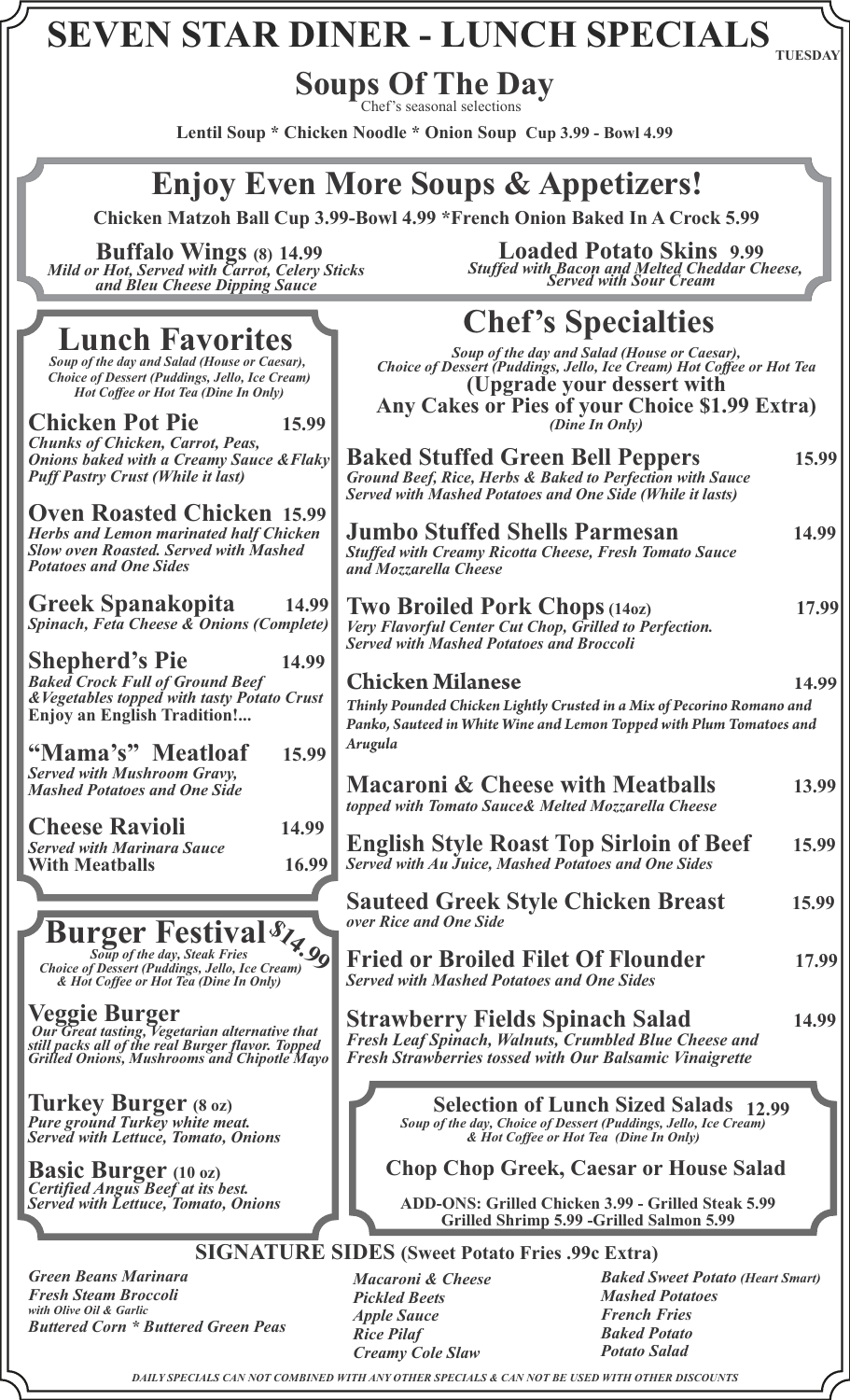**WEDNESDAY**

**Soups Of The Day** Chef's seasonal selections

**Cream of Broccoli \* Vegetable Soup \* Onion Soup Cup 3.99 - Bowl 4.99**

### **Enjoy Even More Soups & Appetizers!**

 **Chicken Matzoh Ball Cup 3.99-Bowl 4.99\*French Onion Baked In A Crock 5.99**

### **Our Best Chef's Specialties**

*Soup of the day and Salad (House or Caesar), Choice of Dessert (Puddings, Jello, Ice Cream) (Dine In Only)*

### **Chicken Pot Pie 16.99**

*Chunks of Chicken, Carrot, Peas, Onions baked with a Creamy Sauce & Flaky Puff Pastry Crust (While it last)*

**Oven Roasted Chicken 16.99** *Herbs and Lemon marinated half Chicken Slow oven Roasted. Served with Mashed Potatoes and One Side*

**Greek Spanakopita 15.99** *Spinach, Feta Cheese & Onions (Complete)*

**Shepherd's Pie 15.99** *Baked Crock Full of Ground Beef*   $&Vegetables$  topped with tasty Potato Crus **Enjoy an English Tradition!...**

**Sicilian Chicken & Eggplant Casserole****16.99** *This Sicilian - Inspired Casserole Combines Grilled Chicken Breast & Eggplant With Ricotta Cheese And Melted Mozzarella*

### **English Style Roast**

**Top Sirloin of Beef 17.99** *Served with Au Juice, Mashed Potatoes and One Side* 

| <b>Cheese Ravioli</b>             | 15.99 |
|-----------------------------------|-------|
| <b>Served with Marinara Sauce</b> |       |
| <b>With Meatballs</b>             | 17.99 |

**Tortellini Del Mama 17.99** *Chicken Tenders, Ham & Creamy Alfredo Sauce* 

 **Cordon Blue Bites 10.99 Loaded Potato Skins 9.99** *Stuffed with Bacon and Melted Cheddar Cheese, Served with Sour Cream*

## **Chef's Specialties**

*Soup of the day and Salad (House or Caesar), Choice of Dessert (Puddings, Jello, Ice Cream) (Dine In Only)*

|                                                   | <b>Baked Stuffed Cabbage</b><br>Ground Beef, Rice, Herbs & Baked to Perfection with Sauce (While it lasts)                                                                                  | 16.99   |
|---------------------------------------------------|---------------------------------------------------------------------------------------------------------------------------------------------------------------------------------------------|---------|
| 9                                                 | <b>Roast Prime Rib of Beef (Full Pound)</b><br>(While it Lasts) Served with Au Jus, Baked Potatoes and Broccoli                                                                             | 29.99   |
| ky                                                | "Mama's" Meatloaf<br>Served with Mushroom Gravy, Mashed Potatoes and One Side                                                                                                               | 16.99   |
| 9                                                 | <b>Macaroni &amp; Cheese with Meatballs</b><br>topped with Tomato Sauce& Melted Mozzarella Cheese                                                                                           | 14.99   |
| ı<br>le                                           | <b>Center Cut Swordfish Scampi</b><br>Large Cubes Swordfish Sauteed with Garlic, Broccoli,<br>White Wine, Lemon and Herbs. Served over Rice Pilaf                                           | \$19.99 |
| $\overline{9}$<br>$\mathcal{L}(\mathbf{r})$<br>99 | <b>Jumbo Stuffed Shells Parmesan</b><br><b>Stuffed with Creamy Ricotta Cheese, Fresh Tomato Sauce</b><br>and Mozzarella Cheese                                                              | 14.99   |
| st.                                               | <b>Broiled Pork Chops (200z)</b><br>Very Flavorful Center Cut Chop, Grilled to Perfection.<br><b>Served with Mashed Potatoes and Broccoli</b>                                               | 18.99   |
| 99<br>es                                          | <b>Chicken Milanese</b><br>Thinly Pounded Chicken Lightly Crusted in a Mix of Pecorino<br>Romano and Panko, Sauteed in White Wine and Lemon<br><b>Topped with Plum Tomatoes and Arugula</b> | 17.99   |
|                                                   | <b>North Atlantic Salmon</b><br><b>Broiled, Lemon Butter, Red Skin Potatoes and One Side</b>                                                                                                | 22.99   |
| 99                                                | <b>Chicken Breast Caprese</b><br>Pan Seared in Olive oil, Fresh Garlic, Fresh Basil, Roma Tomatoes,<br><b>Balsamic, Fresh Mozzarella. Served over Linguini</b>                              | 18.99   |
| 99                                                | <b>Chicken Breast Abruzzese</b><br>Sauteed in Olive Oil Garlic Sauce with Mushrooms, Spinach, Sun-Dried<br><b>Tomatoes. Served over Pencil Point</b>                                        | 18.99   |
| 99<br>$\overline{9}$                              | <b>Overstuffed Flounder Florentine</b><br>Fresh Spinach, Feta, Herbs, Dill Sauce. Served with Mashed Potato<br>and One Side                                                                 | 18.99   |
|                                                   | <b>Pan Seared Chicken Breast &amp; Asparagus</b><br>over Spaghetti with Melted Mozzarella Cheese                                                                                            | 17.99   |

#### **SIGNATURE SIDES (Sweet Potato Fries .99c Extra)**

*Baked Zucchini Marinara Fresh Steam Broccoli with Olive Oil & Garlic Buttered Corn Buttered Green Peas* 

*Macaroni & Cheese Pickled Beets Apple Sauce Rice Pilaf Creamy Cole Slaw*

*Baked Sweet Potato (Heart Smart) Mashed Potatoes French Fries Baked Potato Potato Salad*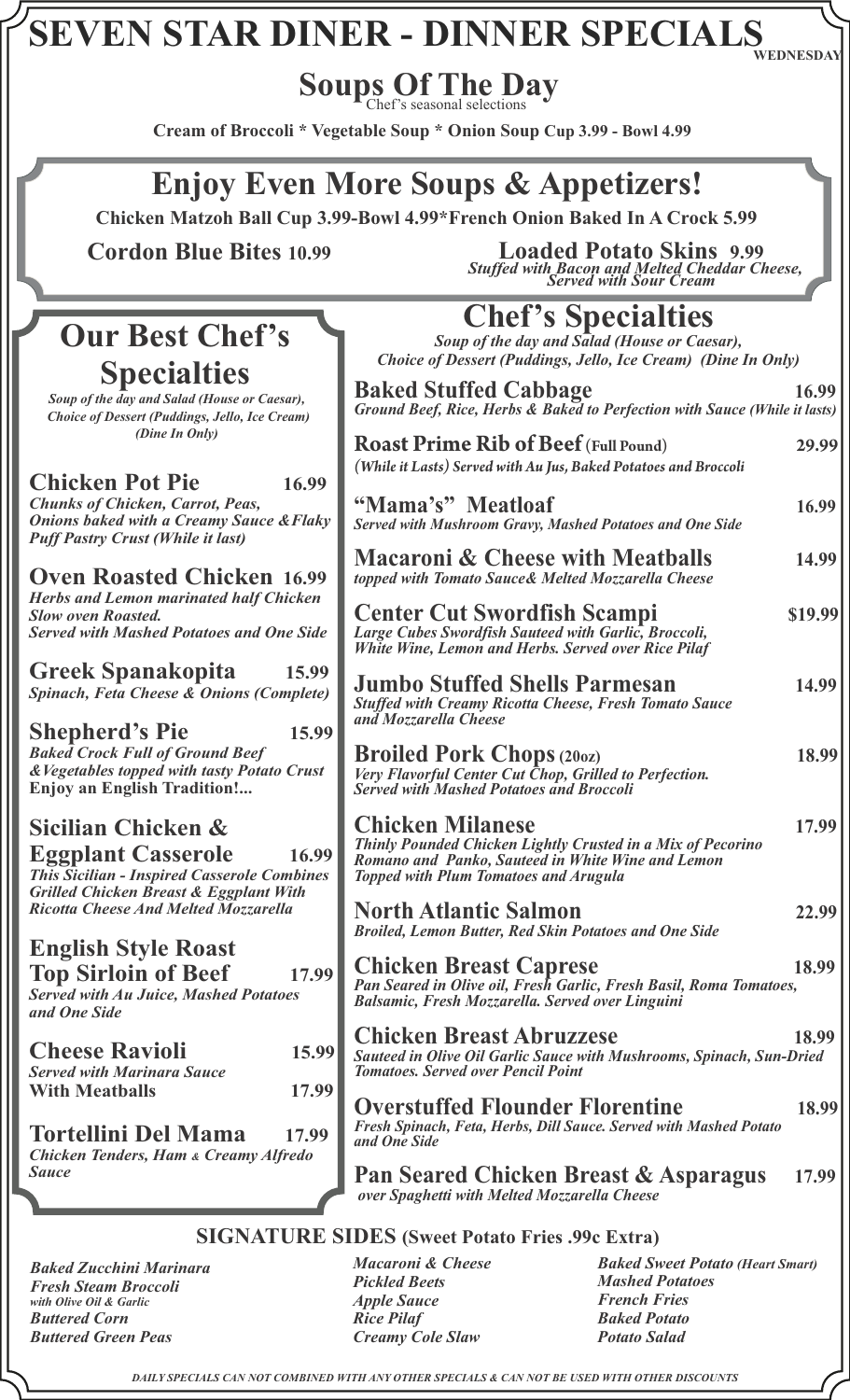# $\overline{\textbf{SEVEN} \ \textbf{STAR} \ \textbf{DINER} - \textbf{LUNCH} \ \textbf{SPECIALS} }$  wednesday

Soups Of The Day

**Cream of Broccoli \* Vegetable Soup \* Onion Soup Cup 3.99 - Bowl 4.99**

### **Enjoy Even More Soups & Appetizers!**

 **Chicken Matzoh Ball Cup 3.99-Bowl 4.99\*French Onion Baked In A Crock 5.99**

 **Cordon Blue Bites 10.99**

**Loaded Potato Skins 9.99** *Stuffed with Bacon and Melted Cheddar Cheese, Served with Sour Cream*

#### **Chef's Specialties Chop Chop Greek, Caesar or House Salad 12.99 Selection of Lunch Sized Salads SIGNATURE SIDES (Sweet Potato Fries .99c Extra) Lunch Favorites ADD-ONS: Grilled Chicken 3.99 - Grilled Steak 5.99 Grilled Shrimp 5.99 -Grilled Salmon 5.99 Baked Stuffed Cabbage 15.99** *Ground Beef, Rice, Herbs & Baked to Perfection with Sauce (While it lasts)* **Jumbo Stuffed Shells Parmesan****14.99** *Stuffed with Creamy Ricotta Cheese, Fresh Tomato Sauce and Mozzarella Cheese*  **Two Broiled Pork Chops (14oz) 17.99** *Very Flavorful Center Cut Chop, Grilled to Perfection. Served with Mashed Potatoes and Broccoli*  **Chicken Milanese 14.99** *Thinly Pounded Chicken Lightly Crusted in a Mix of Pecorino Romano and Panko, Sauteed in White Wine and Lemon Topped with Plum Tomatoes and Arugula* **Macaroni & Cheese with Meatballs 13.99**  *topped with Tomato Sauce& Melted Mozzarella Cheese*  **English Style Roast Top Sirloin of Beef 15.99** *Served with Au Juice, Mashed Potatoes and One Sides* **Sauteed Greek Style Chicken Breast 15.99** *over Rice and One Side* **Fried or Broiled Filet Of Flounder 17.99** *Served with Mashed Potatoes and One Sides* **Strawberry Fields Spinach Salad 14.99** *Fresh Leaf Spinach, Walnuts, Crumbled Blue Cheese and Fresh Strawberries tossed with Our Balsamic Vinaigrette*  **Filet of Flounder Sandwich** *Golden Fried on Torpedo with Tartar Sauce and Lemon Wedges*  **Tuna Ciabatta Melt** *Grilled Ciabatta Roll topped with freshly made Tuna Salad, Sliced Tomato, American Cheese* **Shrimp Salad Croissant**  *Chucks of Gulf Large Shrimp mix with celery and Mayo topped with Sliced Grilled Tomato and Melted Swiss Cheese Soup of the day, Steak Fries*  **Seafood Fiesta**<sup>\$1</sup>4.99<br>*Choice of Dessert (Puddings, Jello, Ice Cream) & Hot Coffee or Hot Tea (Dine In Only) Soup of the day and Salad (House or Caesar), Choice of Dessert (Puddings, Jello, Ice Cream) Hot Coffee or Hot Tea (Dine In Only) Soup of the day and Salad (House or Caesar), Choice of Dessert (Puddings, Jello, Ice Cream) Hot Coffee or Hot Tea (Dine In Only) Soup of the day, Choice of Dessert (Puddings, Jello, Ice Cream) & Hot Coffee or Hot Tea (Dine In Only)*  **Chicken Pot Pie 15.99** *Chunks of Chicken, Carrot, Peas, Onions baked with a Creamy Sauce &Flaky Puff Pastry Crust (While it last)* **Oven Roasted Chicken 15.99** *Herbs and Lemon marinated half Chicken Slow oven Roasted. Served with Mashed Potatoes and One Sides* **Greek Spanakopita 14.99** *Spinach, Feta Cheese & Onions (Complete)* **Shepherd's Pie 14.99** *Baked Crock Full of Ground Beef &Vegetables topped with tasty Potato Crust* **Enjoy an English Tradition!... "Mama's" Meatloaf 15.99** *Served with Mushroom Gravy, Mashed Potatoes and One Side* **Cheese Ravioli 14.99** *Served with Marinara Sauce* **With Meatballs****16.99**

*Baked Zucchini Marinara Fresh Steam Broccoli with Olive Oil & Garlic Buttered Corn Buttered Green Peas*

*Macaroni & Cheese Pickled Beets Apple Sauce Rice Pilaf Creamy Cole Slaw*

*Baked Sweet Potato (Heart Smart) Mashed Potatoes French Fries Baked Potato Potato Salad*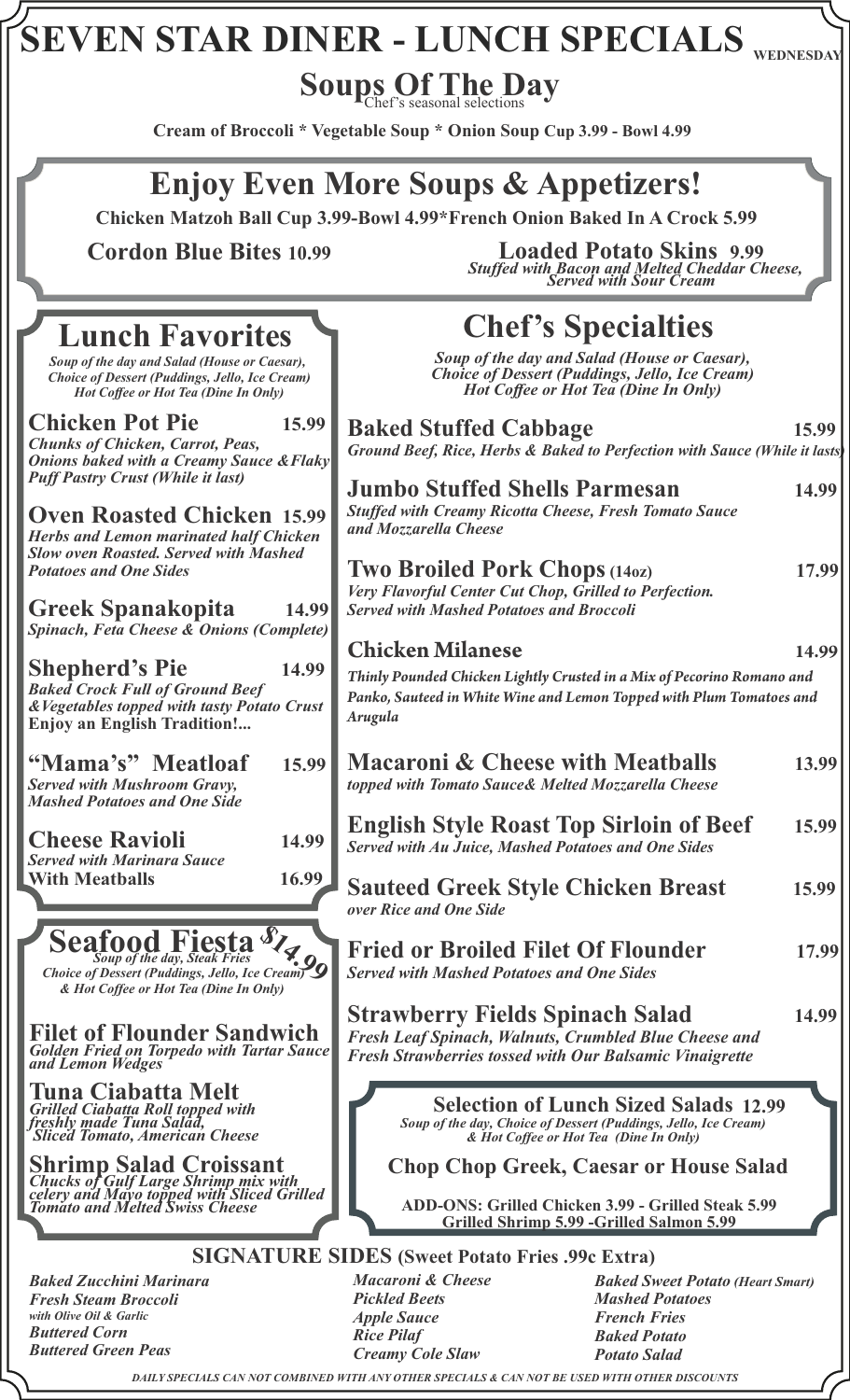Soups Of The Day

**Gramma's Split Pea \* Italian Sausage Gumbo with Rice \* Onion Soup Cup 3.99 - Bowl 4.99**

### **Enjoy Even More Soups & Appetizers!**

 **Chicken Matzoh Ball Cup 3.99-Bowl 4.99 \*French Onion Baked In A Crock 5.99**

**Loaded Potato Skins 9.99** *Stuffed with Bacon and Melted Cheddar Cheese, Served with Sour Cream*

### **Our Best Chef's Specialties**

*Soup of the day and Salad (House or Caesar), Choice of Dessert (Puddings, Jello, Ice Cream) (Dine In Only)*

#### **Chicken Pot Pie 16.99** *Chunks of Chicken, Carrot, Peas,*

*Onions baked with a Creamy Sauce &Flaky Puff Pastry Crust (While it last)*

**Oven Roasted Chicken 16.99** *Herbs and Lemon marinated half Chicken Slow oven Roasted. Served with Mashed Potatoes and One Side*

**Greek Spanakopita 15.99** *Spinach, Feta Cheese & Onions (Complete)*

**Shepherd's Pie 15.99** *Baked Crock Full of Ground Beef &Vegetables topped with tasty Potato Crust* **Enjoy an English Tradition!...**

#### **Sicilian Chicken & Eggplant Casserole****16.99** *This Sicilian - Inspired Casserole Combines Grilled Chicken Breast & Eggplant With Ricotta Cheese And Melted Mozzarella*

### **English Style Roast**

**Top Sirloin of Beef 17.99** *Served with Au Juice, Mashed Potatoes and One Side* 

| 15.99 |
|-------|
|       |
| 17.99 |
|       |

**Tortellini Del Mama 17.99** *Chicken Tenders, Ham & Creamy Alfredo Sauce* 

**Cheese Steak Spring Rolls 12.99**

#### **Baked Short Ribs Of Beef 19.99** *with Oven Browned Potatoes & One Side (While it lasts)* **Brisket Of Corn Beef or Virginia Ham 18.99** *Over Cabbage and Parsley Potatoes* **Roast Prime Rib of Beef (Full Pound) 29.99** *(While it Lasts) Served with Au Jus, Baked Potatoes and Broccoli* **"Mama's" Meatloaf 16.99** *Served with Mushroom Gravy, Mashed Potatoes and One Side* **Macaroni & Cheese with Meatballs 14.99**  *topped with Tomato Sauce& Melted Mozzarella Cheese*  **Center Cut Swordfish Scampi \$19.99** *Large Cubes Swordfish Sauteed with Garlic, Broccoli, White Wine, Lemon and Herbs. Served over Rice Pilaf*  **Jumbo Stuffed Shells Parmesan****14.99** *Stuffed with Creamy Ricotta Cheese, Fresh Tomato Sauce and Mozzarella Cheese*  **Broiled Pork Chops (20oz) 18.99** *Very Flavorful Center Cut Chop, Grilled to Perfection. Served with Mashed Potatoes and Broccoli*  **Chicken Milanese 17.99** *Thinly Pounded Chicken Lightly Crusted in a Mix of Pecorino Romano and Panko, Sauteed in White Wine and Lemon Topped with Plum Tomatoes and Arugula* **North Atlantic Salmon 22.99** *Broiled, Lemon Butter, Red Skin Potatoes and One Side* **Chicken Breast Caprese 18.99** *Pan Seared in Olive oil, Fresh Garlic, Fresh Basil, Roma Tomatoes, Balsamic, Fresh Mozzarella. Served over Linguini*  **Chicken Breast Abruzzese 18.99** *Sauteed in Olive Oil Garlic Sauce with Mushrooms, Spinach, Sun-Dried Tomatoes. Served over Pencil Point*  **Overstuffed Flounder Florentine 18.99** *Fresh Spinach, Feta, Herbs, Dill Sauce. Served with Mashed Potato and One Side* **Pan Seared Chicken Breast & Asparagus 17.99** *over Spaghetti with Melted Mozzarella Cheese*  **Chef's Specialties** *Soup of the day and Salad (House or Caesar), Choice of Dessert (Puddings, Jello, Ice Cream) (Dine In Only)*

#### **SIGNATURE SIDES (Sweet Potato Fries .99c Extra)**

*Freshly Steamed Green Beans with Olive Oil & Garlic Fresh Steam Broccoli with Olive Oil & Garlic Buttered Corn* 

*Macaroni & Cheese Pickled Beets \*Apple Sauce Rice Pilaf \* Potato Salad Creamy Cole Slaw\*Steamed Cabbage Buttered Green Peas*

*Baked Sweet Potato (Heart Smart) Mashed Potatoes French Fries Baked Potato Boiled Potatoes*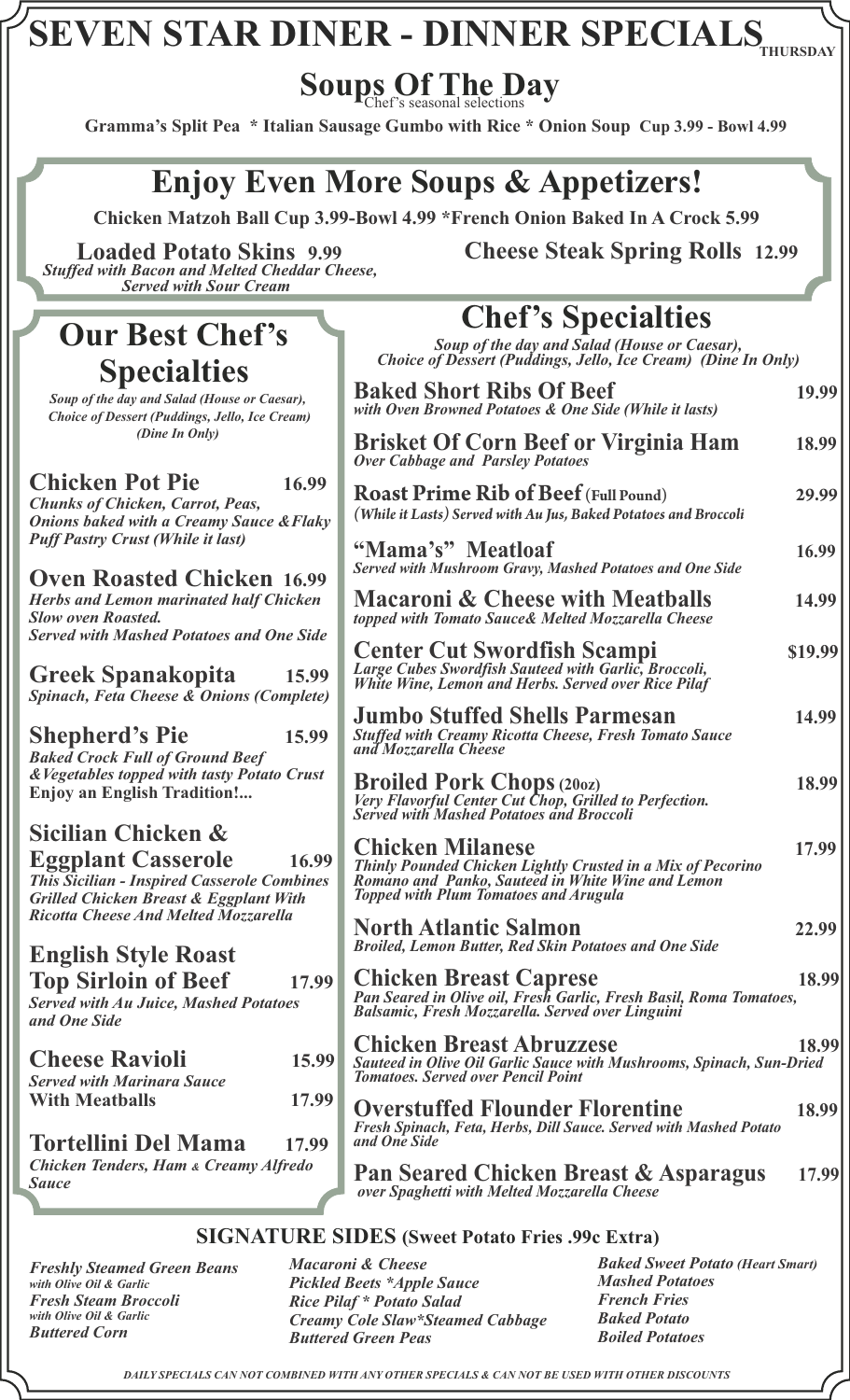# **SEVEN STAR DINER - LUNCH SPECIALS**

**THURSDAY**

Soups Of The Day

 **Gramma's Split Pea \* Italian Sausage Gumbo with Rice \* Onion Soup Cup 3.99 - Bowl 4.99**

### **Enjoy Even More Soups & Appetizers!**

 **Chicken Matzoh Ball Cup3.99-Bowl 4.99\*French Onion Baked In A Crock 5.99**

*Stuffed with Bacon and Melted Cheddar Cheese, Served with Sour Cream*

### **Loaded Potato Skins 9.99 Cheese Steak Spring Rolls 12.99**

| <b>Lunch Favorites</b><br>Soup of the day and Salad (House or Caesar),<br>Choice of Dessert (Puddings, Jello, Ice Cream)<br>Hot Coffee or Hot Tea (Dine In Only)                                      | <b>Chef's Specialties</b><br>Soup of the day and Salad (House or Caesar),<br>Choice of Dessert (Puddings, Jello, Ice Cream)<br>Hot Coffee or Hot Tea (Dine In Only)                           |
|-------------------------------------------------------------------------------------------------------------------------------------------------------------------------------------------------------|-----------------------------------------------------------------------------------------------------------------------------------------------------------------------------------------------|
| <b>Chicken Pot Pie</b><br>15.99<br><b>Chunks of Chicken, Carrot, Peas,</b><br><b>Onions baked with a Creamy Sauce &amp; Flaky</b>                                                                     | <b>Baked Short Ribs Of Beef</b><br>17.99<br>with Oven Browned Potatoes & One Side (While it lasts)                                                                                            |
| <b>Puff Pastry Crust (While it last)</b>                                                                                                                                                              | <b>Brisket Of Corn Beef or Virginia Ham</b><br>16.99<br><b>Over Cabbage and Parsley Potatoes</b>                                                                                              |
| <b>Oven Roasted Chicken 15.99</b><br><b>Herbs and Lemon marinated half Chicken</b><br><b>Slow oven Roasted. Served with Mashed</b><br><b>Potatoes and One Sides</b>                                   | <b>Jumbo Stuffed Shells Parmesan</b><br>14.99<br><b>Stuffed with Creamy Ricotta Cheese, Fresh Tomato Sauce</b><br>and Mozzarella Cheese                                                       |
| <b>Greek Spanakopita</b><br>14.99<br><b>Spinach, Feta Cheese &amp; Onions (Complete)</b><br><b>Shepherd's Pie</b><br>14.99                                                                            | <b>Two Broiled Pork Chops (1402)</b><br>17.99<br>Very Flavorful Center Cut Chop, Grilled to Perfection.<br><b>Served with Mashed Potatoes and Broccoli</b>                                    |
| <b>Baked Crock Full of Ground Beef</b><br>& Vegetables topped with tasty Potato Crust<br><b>Enjoy an English Tradition!</b><br>"Mama's" Meatloaf<br>15.99                                             | <b>Chicken Milanese</b><br>14.99<br>Thinly Pounded Chicken Lightly Crusted in a Mix of Pecorino Romano and<br>Panko, Sauteed in White Wine and Lemon Topped with Plum Tomatoes and<br>Arugula |
| <b>Served with Mushroom Gravy,</b><br><b>Mashed Potatoes and One Side</b>                                                                                                                             | <b>Macaroni &amp; Cheese with Meatballs</b><br>13.99<br>topped with Tomato Sauce& Melted Mozzarella Cheese                                                                                    |
| <b>Cheese Ravioli</b><br>14.99<br><b>Served with Marinara Sauce</b><br>16.99<br><b>With Meatballs</b>                                                                                                 | <b>English Style Roast Top Sirloin of Beef</b><br>15.99<br>Served with Au Juice, Mashed Potatoes and One Sides                                                                                |
| Gourmet                                                                                                                                                                                               | <b>Sauteed Greek Style Chicken Breast</b><br>15.99<br>over Rice and One Side                                                                                                                  |
| S14.99<br><b>Sandwiches</b><br>Soup of the day, Steak Fries<br><b>Choice of Dessert (Puddings, Jello, Ice Cream)</b>                                                                                  | <b>Fried or Broiled Filet Of Flounder</b><br>17.99<br><b>Served with Mashed Potatoes and One Sides</b>                                                                                        |
| & Hot Coffee or Hot Tea<br>(Dine In Only) Your Choice of Bread<br>Chicken Parmesan Ciabatta<br>Fried Chicken Cutlet, Tomato Sauce<br>Mozzarella Cheese, Fresh Basil, Oregano<br>Toasted Ciabatta Roll | <b>Strawberry Fields Spinach Salad</b><br>14.99<br>Fresh Leaf Spinach, Walnuts, Crumbled Blue Cheese and<br><b>Fresh Strawberries tossed with Our Balsamic Vinaigrette</b>                    |
| <b>Buffalo Chicken</b><br>Fried Chicken Cutlet dipped in Tangy<br>Buffalo Sayce, Cheddar Cheese, Bacon,<br>Lettuce and Tomato,<br>Toasted French Roll, Ranch Dressing                                 | <b>Selection of Lunch Sized Salads</b><br>12.99<br>Soup of the day, Choice of Dessert (Puddings, Jello, Ice Cream)<br>& Hot Coffee or Hot Tea (Dine In Only)                                  |
| <b>Shrimp Salad Croissant</b><br><b>Chucks of Gulf Large Shrimp mix with<br/>celery and Mayo topped with Sliced Grilled</b><br>Tomato and Melted Swiss Cheese                                         | <b>Chop Chop Greek, Caesar or House Salad</b><br>ADD-ONS: Grilled Chicken 3.99 - Grilled Steak 5.99<br>Grilled Shrimp 5.99 - Grilled Salmon 5.99                                              |

#### **SIGNATURE SIDES (Sweet Potato Fries .99c Extra)**

*Freshly Steamed Green Beans with Olive Oil & Garlic Fresh Steam Broccoli with Olive Oil & Garlic Buttered Corn* 

*Macaroni & Cheese Pickled Beets \*Apple Sauce Rice Pilaf \* Potato Salad Creamy Cole Slaw\*Steamed Cabbage Buttered Green Peas* 

*Baked Sweet Potato (Heart Smart) Mashed Potatoes French Fries Baked Potato Boiled Potatoes*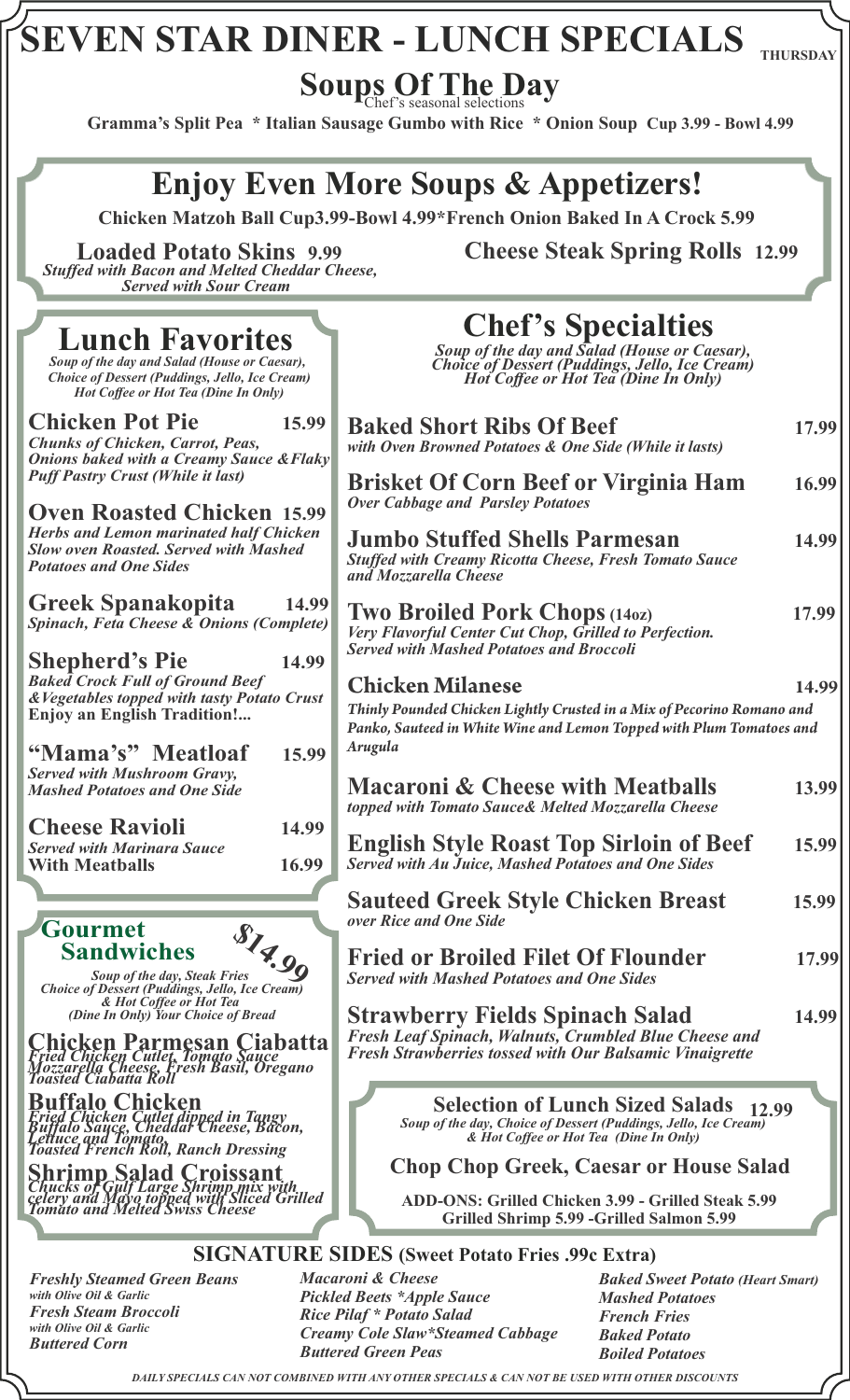Soups Of The Day

**Manhattan Clam Chowder \* Chicken Pastina \* Onion Soup Cup 3.99 - Bowl 4.99**

### **Enjoy Even More Soups & Appetizers!**

 **Chicken Matzoh Ball Cup 3.99-Bowl 4.99 \*French Onion Baked In A Crock 5.99**

**Loaded Potato Skins 9.99** *Stuffed with Bacon and Melted Cheddar Cheese, Served with Sour Cream*

### **Our Best Chef's Specialties**

*Soup of the day and Salad (House or Caesar), Choice of Dessert (Puddings, Jello, Ice Cream) (Dine In Only)*

#### **Chicken Pot Pie** 16.99

*Chunks of Chicken, Carrot, Peas, Onions baked with a Creamy Sauce & Flak Puff Pastry Crust (While it last)*

**Oven Roasted Chicken 16.99** *Herbs and Lemon marinated half Chicken Slow oven Roasted. Served with Mashed Potatoes and One Side*

**Greek Spanakopita 15.99 Spinach, Feta Cheese & Onions (Complet** 

**Shepherd's Pie 15.99**

*Baked Crock Full of Ground Beef*   $\&V$ egetables topped with tasty Potato Crus **Enjoy an English Tradition!...**

### **Sicilian Chicken &**

**Eggplant Casserole****16.99** *This Sicilian - Inspired Casserole Combines Grilled Chicken Breast & Eggplant With Ricotta Cheese And Melted Mozzarella*

#### **English Style Roast**

**Top Sirloin of Beef 17.99** *Served with Au Juice, Mashed Potatoes and One Side* 

| <b>Cheese Ravioli</b>             | 15.99 |
|-----------------------------------|-------|
| <b>Served with Marinara Sauce</b> |       |
| <b>With Meathalls</b>             | 17.99 |

**Tortellini Del Mama 17.99** *Chicken Tenders, Ham & Creamy Alfredo Sauce* 

**Buffalo Chicken Tenders (6) 11.99** *Tossed in Hot Sauce, Served with Carrots, Celery Sticks and Bleu Cheese Dipping Sauce* 

## **Chef's Specialties**

*Soup of the day and Salad (House or Caesar), Choice of Dessert (Puddings, Jello, Ice Cream) (Dine In Only)*

|                | <b>Hungarian Beef Goulash</b><br>over Buttered Noodles (While It Lasts!)                                                                                                                    | 18.99 |
|----------------|---------------------------------------------------------------------------------------------------------------------------------------------------------------------------------------------|-------|
| 9              | <b>Roast Prime Rib of Beef (Full Pound)</b><br>(While it Lasts) Served with Au Jus, Baked Potatoes and Broccoli                                                                             | 29.99 |
| $k$ y          | "Mama's" Meatloaf<br><b>Served with Mushroom Gravy, Mashed Potatoes and One Side</b>                                                                                                        | 16.99 |
| 9<br>ı         | <b>Macaroni &amp; Cheese with Meatballs</b><br>topped with Tomato Sauce& Melted Mozzarella Cheese                                                                                           | 14.99 |
| le             | <b>Center Cut Swordfish Scampi</b><br>Large Cubes Swordfish Sauteed with Garlic, Broccoli,<br>White Wine, Lemon and Herbs. Served over Rice Pilaf                                           | 19.99 |
| 99<br>e)<br>99 | <b>Jumbo Stuffed Shells Parmesan</b><br><b>Stuffed with Creamy Ricotta Cheese, Fresh Tomato Sauce</b><br>and Mozzarella Cheese                                                              | 14.99 |
| ĭt             | <b>Broiled Pork Chops (2002)</b><br>Very Flavorful Center Cut Chop, Grilled to Perfection.<br><b>Served with Mashed Potatoes and Broccoli</b>                                               | 18.99 |
| 99<br>es       | <b>Chicken Milanese</b><br>Thinly Pounded Chicken Lightly Crusted in a Mix of Pecorino<br>Romano and Panko, Sauteed in White Wine and Lemon<br><b>Topped with Plum Tomatoes and Arugula</b> | 17.99 |
|                | <b>North Atlantic Salmon</b><br><b>Broiled, Lemon Butter, Red Skin Potatoes and One Side</b>                                                                                                | 22.99 |
| 99             | <b>Chicken Breast Caprese</b><br>Pan Seared in Olive oil, Fresh Garlic, Fresh Basil, Roma Tomatoes,<br>Balsamic, Fresh Mozzarella. Served over Linguini                                     | 18.99 |
| 99             | <b>Chicken Breast Abruzzese</b><br>Sauteed in Olive Oil Garlic Sauce with Mushrooms, Spinach, Sun-Dried<br><b>Tomatoes. Served over Pencil Point</b>                                        | 18.99 |
| 99<br>99       | <b>Overstuffed Flounder Florentine</b><br>Fresh Spinach, Feta, Herbs, Dill Sauce. Served with Mashed Potato<br>and One Side                                                                 | 18.99 |
|                | Pan Seared Chicken Breast & Asparagus<br>over Spaghetti with Melted Mozzarella Cheese                                                                                                       | 17.99 |

#### **SIGNATURE SIDES (Sweet Potato Fries .99c Extra)**

*Baked Lima Beans Marinara Fresh Steam Broccoli with Olive Oil & Garlic Buttered Corn Buttered Green Peas*

*Macaroni & Cheese Pickled Beets \*Apple Sauce Rice Pilaf Creamy Cole Slaw Stewed Tomatoes*

*Baked Sweet Potato (Heart Smart) Mashed Potatoes French Fries Baked Potato Potato Salad*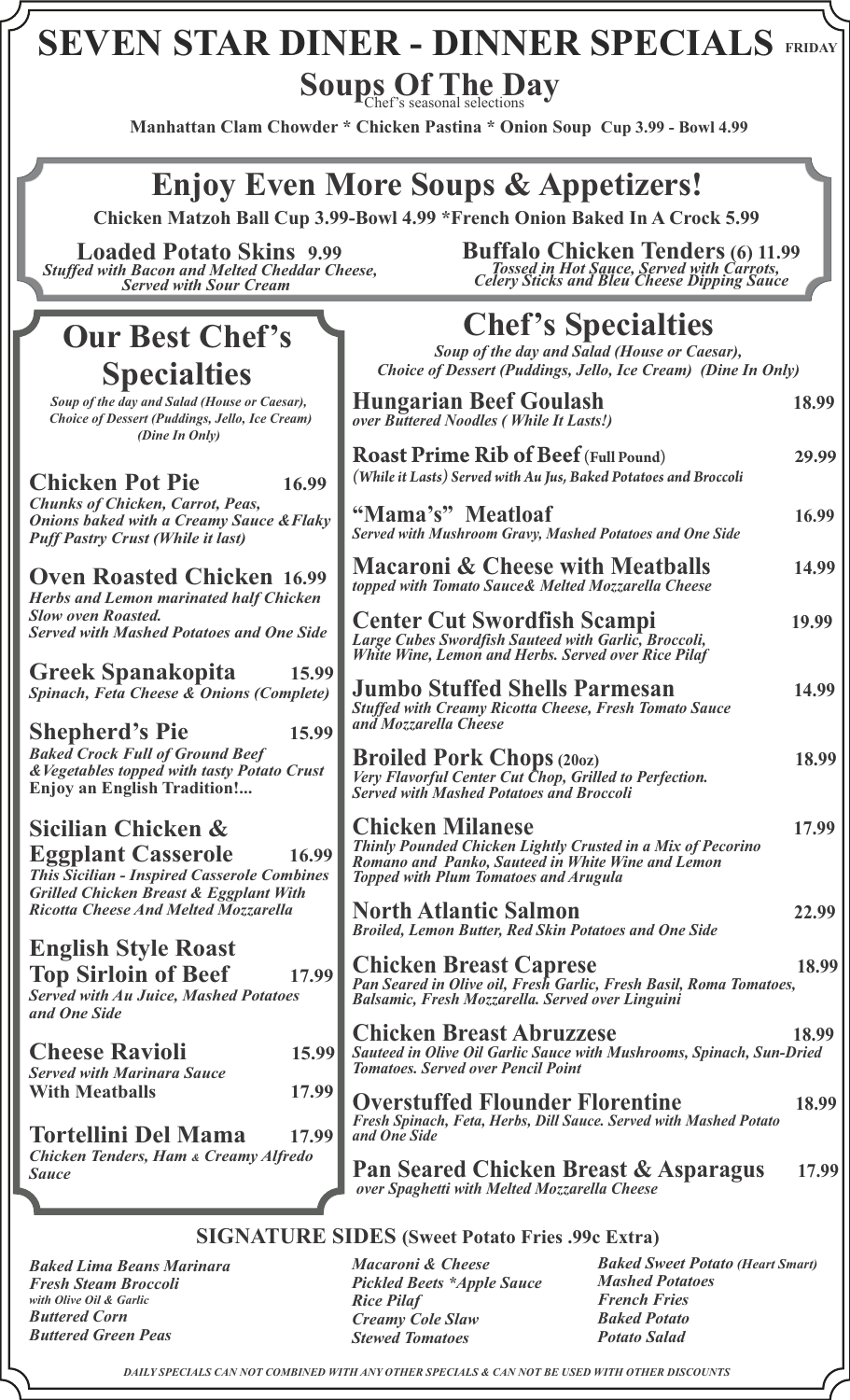# **SEVEN STAR DINER - LUNCH SPECIALS FRIDAY**

Soups Of The Day

**Manhattan Clam Chowder \* Chicken Pastina \* Onion Soup Cup 3.99 - Bowl 4.99**

### **Enjoy Even More Soups & Appetizers!**

 **Chicken Matzoh Ball Cup 3.99-Bowl 4.99 \*French Onion Baked In A Crock 5.99**

**Loaded Potato Skins 9.99** *Stuffed with Bacon and Melted Cheddar Cheese, Served with Sour Cream*

### **Lunch Favorites**

*Soup of the day and Salad (House or Caesar), Choice of Dessert (Puddings, Jello, Ice Cream) Hot Coffee or Hot Tea (Dine In Only)*

**Chicken Pot Pie** 15.9 *Chunks of Chicken, Carrot, Peas, Onions baked with a Creamy Sauce & Flakty Puff Pastry Crust (While it last)*

**Oven Roasted Chicken 15.9** *Herbs and Lemon marinated half Chicken Slow oven Roasted. Served with Mashed Potatoes and One Sides*

**Greek Spanakopita 14.99** *Spinach, Feta Cheese & Onions (Complet* 

**Shepherd's Pie 14.9** *Baked Crock Full of Ground Beef*   $&Vegetables$  topped with tasty Potato Crus **Enjoy an English Tradition!...**

**"Mama's" Meatloaf 15.99** *Served with Mushroom Gravy, Mashed Potatoes and One Side*

**Cheese Ravioli 14.99** *Served with Marinara Sauce With Meatballs* 16.9

*Soup of the day, Steak Fries Choice of Dessert (Puddings, Jello, Ice Cream)*  **Seafood Fiesta** <sup>S</sup>/<sub>4.99</sub><br>Choice of Dessert (Puddings, Jello, Ice Cream) 9

*& Hot Coffee or Hot Tea (Dine In Only) Your Choice of Bread*

**Filet of Flounder Sandwich** *Golden Fried on Torpedo with Tartar Sauce and Lemon Wedges* 

**Tuna Ciabatta Melt**  *Grilled Ciabatta Roll topped with freshly made Tuna Salad, Sliced Tomato, American Cheese*

**Shrimp Salad Croissant**  *Chucks of Gulf Large Shrimp mix with celery and Mayo topped with Sliced Grilled Tomato and Melted Swiss Cheese*

**Buffalo Chicken Tenders (6) 11.99** *Tossed in Hot Sauce, Served with Carrots, Celery Sticks and Bleu Cheese Dipping Sauce* 

|                        | <b>Chef's Specialties</b><br>Soup of the day and Salad (House or Caesar),<br>Choice of Dessert (Puddings, Jello, Ice Cream)<br>Hot Coffee or Hot Tea (Dine In Only)                                                                                                |       |
|------------------------|--------------------------------------------------------------------------------------------------------------------------------------------------------------------------------------------------------------------------------------------------------------------|-------|
| $\overline{9}$         | <b>Hungarian Beef Goulash</b><br>over Buttered Noodles (While It Lasts!)                                                                                                                                                                                           | 16.99 |
| ky<br>$\overline{9}$   | <b>Jumbo Stuffed Shells Parmesan</b><br><b>Stuffed with Creamy Ricotta Cheese, Fresh Tomato Sauce</b><br>and Mozzarella Cheese                                                                                                                                     | 14.99 |
| $\boldsymbol{p}$<br>99 | <b>Two Broiled Pork Chops (140z)</b><br>Very Flavorful Center Cut Chop, Grilled to Perfection.<br><b>Served with Mashed Potatoes and Broccoli</b>                                                                                                                  | 17.99 |
| te)                    | <b>Chicken Milanese</b>                                                                                                                                                                                                                                            | 14.99 |
| $\boldsymbol{9}$<br>st | Thinly Pounded Chicken Lightly Crusted in a Mix of Pecorino Romano and<br>Panko, Sauteed in White Wine and Lemon Topped with Plum Tomatoes and<br><b>Arugula</b>                                                                                                   |       |
| $\overline{9}$         | <b>Macaroni &amp; Cheese with Meatballs</b><br>topped with Tomato Sauce& Melted Mozzarella Cheese                                                                                                                                                                  | 13.99 |
| 9                      | <b>English Style Roast Top Sirloin of Beef</b><br><b>Served with Au Juice, Mashed Potatoes and One Sides</b>                                                                                                                                                       | 15.99 |
| 19                     | <b>Sauteed Greek Style Chicken Breast</b><br>over Rice and One Side                                                                                                                                                                                                | 15.99 |
|                        | <b>Fried or Broiled Filet Of Flounder</b><br><b>Served with Mashed Potatoes and One Sides</b>                                                                                                                                                                      | 17.99 |
| ce                     | <b>Strawberry Fields Spinach Salad</b><br>Fresh Leaf Spinach, Walnuts, Crumbled Blue Cheese and<br><b>Fresh Strawberries tossed with Our Balsamic Vinaigrette</b>                                                                                                  | 14.99 |
|                        | <b>Selection of Lunch Sized Salads 12.99</b><br>Soup of the day, Choice of Dessert (Puddings, Jello, Ice Cream)<br>& Hot Coffee or Hot Tea (Dine In Only)<br><b>Chop Chop Greek, Caesar or House Salad</b><br>ADD ONS: Crilled Chielzen 3.00 - Crilled Steelz 5.00 |       |

**ADD-ONS: Grilled Chicken 3.99 - Grilled Steak 5.99 Grilled Shrimp 5.99 -Grilled Salmon 5.99**

#### **SIGNATURE SIDES (Sweet Potato Fries .99c Extra)**

*Baked Lima Beans Marinara Fresh Steam Broccoli with Olive Oil & Garlic Buttered Corn Buttered Green Peas* 

*Macaroni & Cheese Pickled Beets \*Apple Sauce Rice Pilaf Creamy Cole Slaw Stewed Tomatoes*

*Baked Sweet Potato (Heart Smart) Mashed Potatoes French Fries Baked Potato Potato Salad*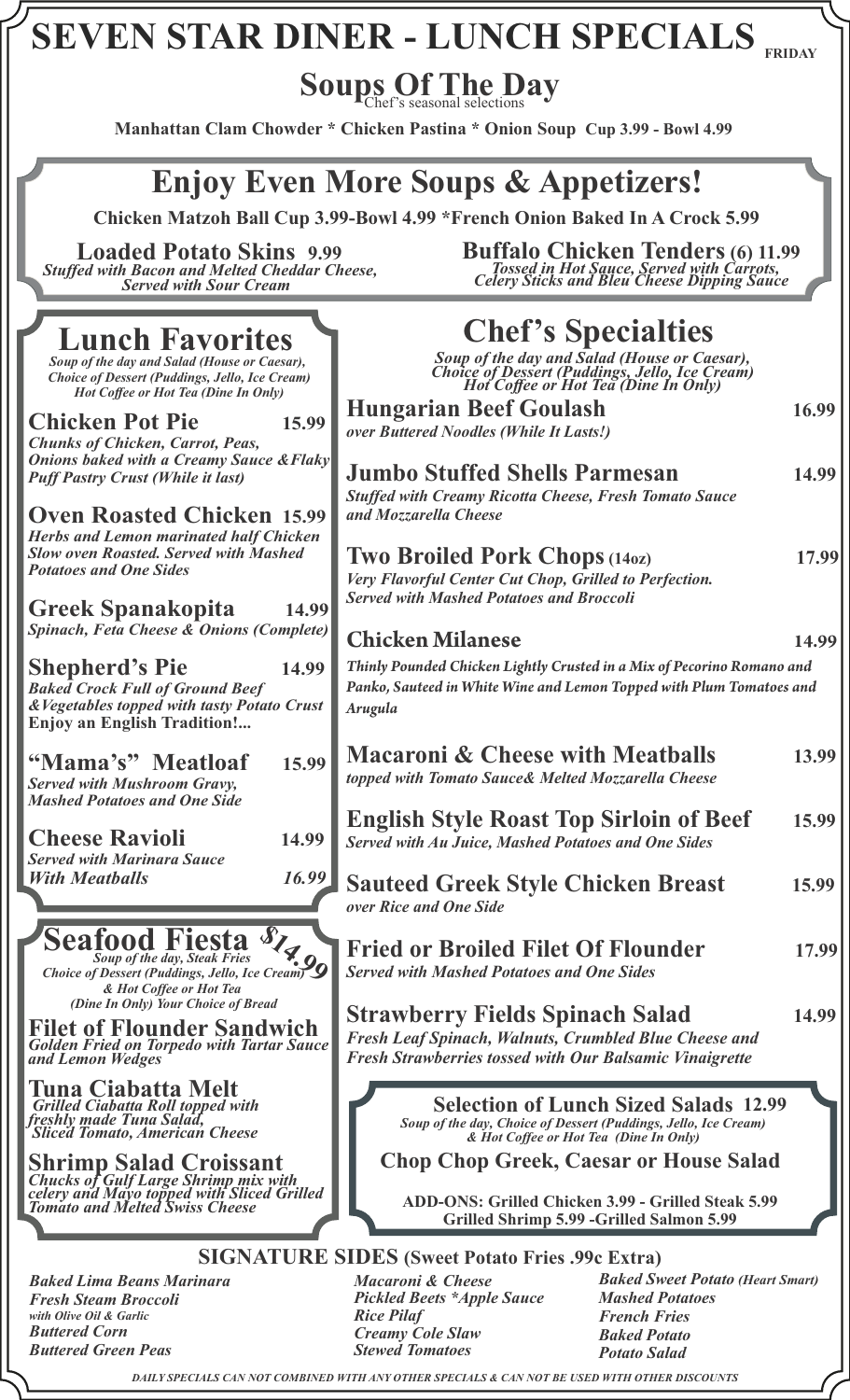**Soups Of The Day**

Chef's seasonal selections

**Cream Of Potato Leek \* Minestrone Soup \* Onion Soup Cup 3.99 - Bowl 4.99**

### **Enjoy Even More Soups & Appetizers!**

 **Chicken Matzoh Ball Cup 3.99-Bowl 4.99 \*French Onion Baked In A Crock 5.99**

**Loaded Potato Skins 9.99** *Stuffed with Bacon and Melted Cheddar Cheese, Served with Sour Cream*

### **Our Best Chef's Specialties**

*Soup of the day and Salad (House or Caesar), Choice of Dessert (Puddings, Jello, Ice Cream) (Dine In Only)*

#### **Chicken Pot Pie** 16

*Chunks of Chicken, Carrot, Peas, Onions baked with a Creamy Sauce &F. Puff Pastry Crust (While it last)*

**Oven Roasted Chicken** 16 **Herbs and Lemon marinated half Chick** *Slow oven Roasted.*  **Served with Mashed Potatoes and One S** 

**Greek Spanakopita 15.99** *Spinach, Feta Cheese & Onions (Comp.* 

**Shepherd's Pie 15.99**

*Baked Crock Full of Ground Beef*   $\&V$ egetables topped with tasty Potato Cr **Enjoy an English Tradition!...**

**Sicilian Chicken &** 

**Eggplant Casserole This Sicilian - Inspired Casserole Combanding** *Grilled Chicken Breast & Eggplant With Ricotta Cheese And Melted Mozzarella*

#### **English Style Roast**

**Top Sirloin of Beef 1** *Served with Au Juice, Mashed Potatoes and One Side* 

| <b>Cheese Ravioli</b>             | 15.99 |
|-----------------------------------|-------|
| <b>Served with Marinara Sauce</b> |       |
| <b>With Meatballs</b>             | 17.99 |

**Tortellini Del Mama 17.99** *Chicken Tenders, Ham & Creamy Alfred Sauce* 

 **Buffalo Wings (8) 14.99** *Mild or Hot, Served with Carrot, Celery Sticks and Bleu Cheese Dipping Sauce*

**Chef's Specialties** *Soup of the day and Salad (House or Caesar),*

*Choice of Dessert (Puddings, Jello, Ice Cream) (Dine In Only)*

| ),<br>n)           | <b>Slow Roasted Brisket of Beef</b><br>Sliced Brisket of Beef, Pan Gravy with Creamy Mashed<br>Potatoes & One Side (While it lasts)                                                         | 21.99   |
|--------------------|---------------------------------------------------------------------------------------------------------------------------------------------------------------------------------------------|---------|
| .99                | <b>Roast Prime Rib of Beef (Full Pound)</b><br>(While it Lasts) Served with Au Jus, Baked Potatoes and Broccoli                                                                             | 29.99   |
| 'laky              | "Mama's" Meatloaf<br><b>Served with Mushroom Gravy, Mashed Potatoes and One Side</b>                                                                                                        | 16.99   |
| .99                | <b>Macaroni &amp; Cheese with Meatballs</b><br>topped with Tomato Sauce& Melted Mozzarella Cheese                                                                                           | 14.99   |
| ken<br><b>Side</b> | <b>Center Cut Swordfish Scampi</b><br>Large Cubes Swordfish Sauteed with Garlic, Broccoli,<br>White Wine, Lemon and Herbs. Served over Rice Pilaf                                           | \$19.99 |
| 5.99<br>lete)      | <b>Chicken Milanese</b><br>Thinly Pounded Chicken Lightly Crusted in a Mix of Pecorino<br>Romano and Panko, Sauteed in White Wine and Lemon<br><b>Topped with Plum Tomatoes and Arugula</b> | 17.99   |
| 5.99<br>rust       | <b>Jumbo Stuffed Shells Parmesan</b><br><b>Stuffed with Creamy Ricotta Cheese, Fresh Tomato Sauce</b><br>and Mozzarella Cheese                                                              | 14.99   |
| 6.99               | <b>Broiled Pork Chops (2002)</b><br>Very Flavorful Center Cut Chop, Grilled to Perfection.<br><b>Served with Mashed Potatoes and Broccoli</b>                                               | 18.99   |
| ines               | <b>North Atlantic Salmon</b><br><b>Broiled, Lemon Butter, Red Skin Potatoes and One Side</b>                                                                                                | 22.99   |
|                    | <b>Chicken Breast Caprese</b><br>Pan Seared in Olive oil, Fresh Garlic, Fresh Basil, Roma Tomatoes, Balsamic, Fresh Mozzarella. Served over Linguini                                        | 18.99   |
| 7.99               | <b>Roast Loin Of Pork</b><br>Served with Stuffing, Gravy, Mashed Potatoes and One Side                                                                                                      | 17.99   |
| 5.99               | <b>Chicken Breast Abruzzese</b><br>Sauteed in Olive Oil Garlic Sauce with Mushrooms, Spinach, Sun-Dried<br><b>Tomatoes, Served over Pencil Point</b>                                        | 18.99   |
| 7.99<br>7.99       | <b>Overstuffed Flounder Florentine</b><br>Fresh Spinach, Feta, Herbs, Dill Sauce. Served with Mashed Potato<br>and One Side                                                                 | 18.99   |
| lo                 | Pan Seared Chicken Breast & Asparagus<br>over Spaghetti with Melted Mozzarella Cheese                                                                                                       | 17.99   |
|                    |                                                                                                                                                                                             |         |

#### **SIGNATURE SIDES (Sweet Potato Fries .99c Extra)**

*Baked Spinach with Rice Fresh Steam Broccoli with Olive Oil & Garlic Buttered Green Peas Buttered Corn* 

*Macaroni & Cheese Pickled Beets Apple Sauce Rice Pilaf Creamy Cole Slaw*

*Baked Sweet Potato (Heart Smart) Mashed Potatoes French Fries Baked Potato Potato Salad*